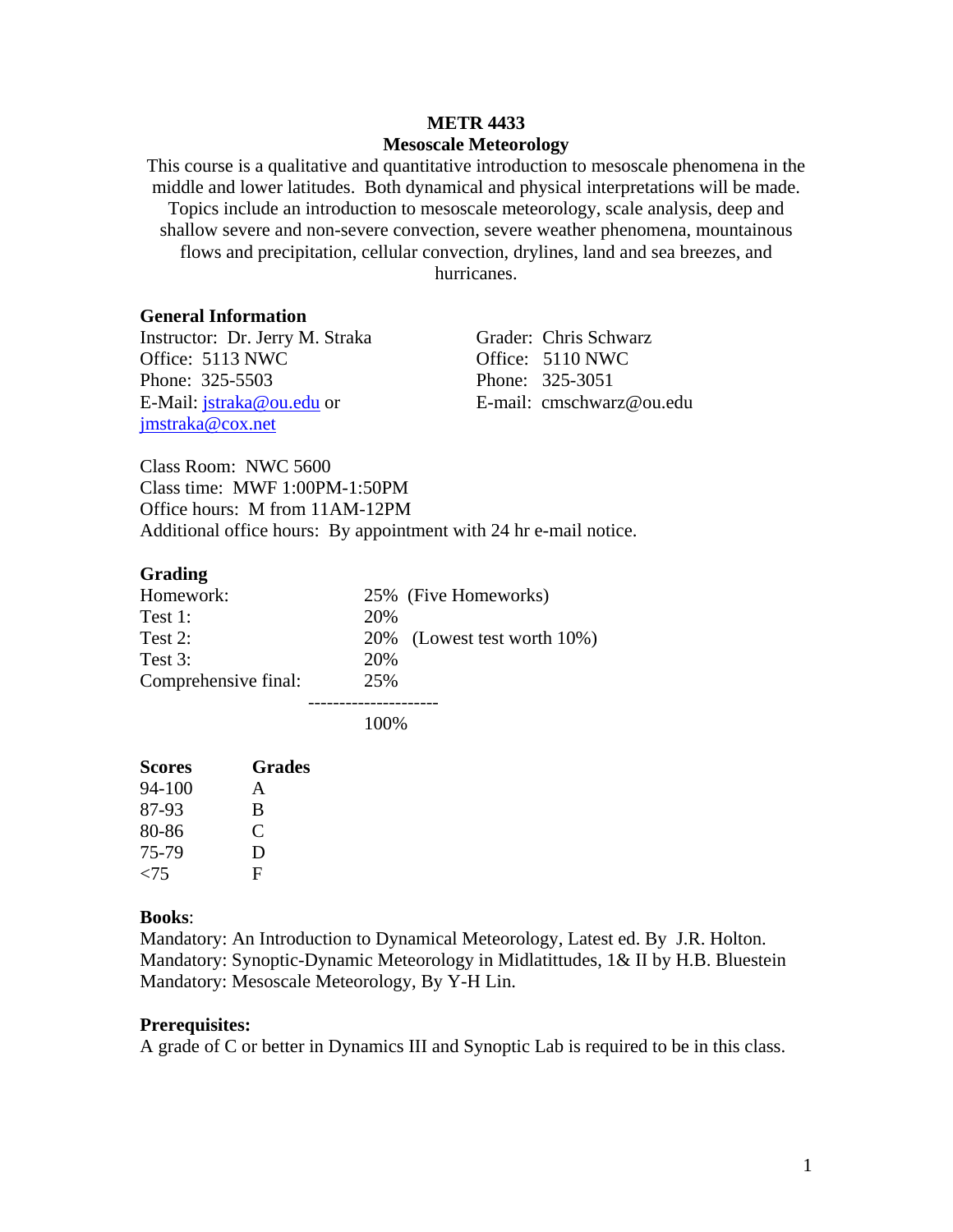## **Homework Policy:**

Homework is due on the day assigned at the end of class. For each day your assignment is late 20 points are dropped. Homework is to be done alone, but you are free to discuss problems with each other.

### **Accommodations:**

Any student in this course who has a disability that prevents them from fully participating and demonstrating their abilities should contact me personally, as soon as practically possible, so we can discuss accommodations necessary to ensure full participation and facilitate educational opportunities. You must be prepared to bring documentation from the office of disability services (325-3852).

# **Academic Misconduct Including Cheating:**

All cases will follow the university guidelines on academic misconduct on the university web pages:

http://www.ou.edu/provost/pronew/content/integritymenu.html

# **Questions about the course:**

If you ever have questions about the course or suggestions please notify me during office hours.